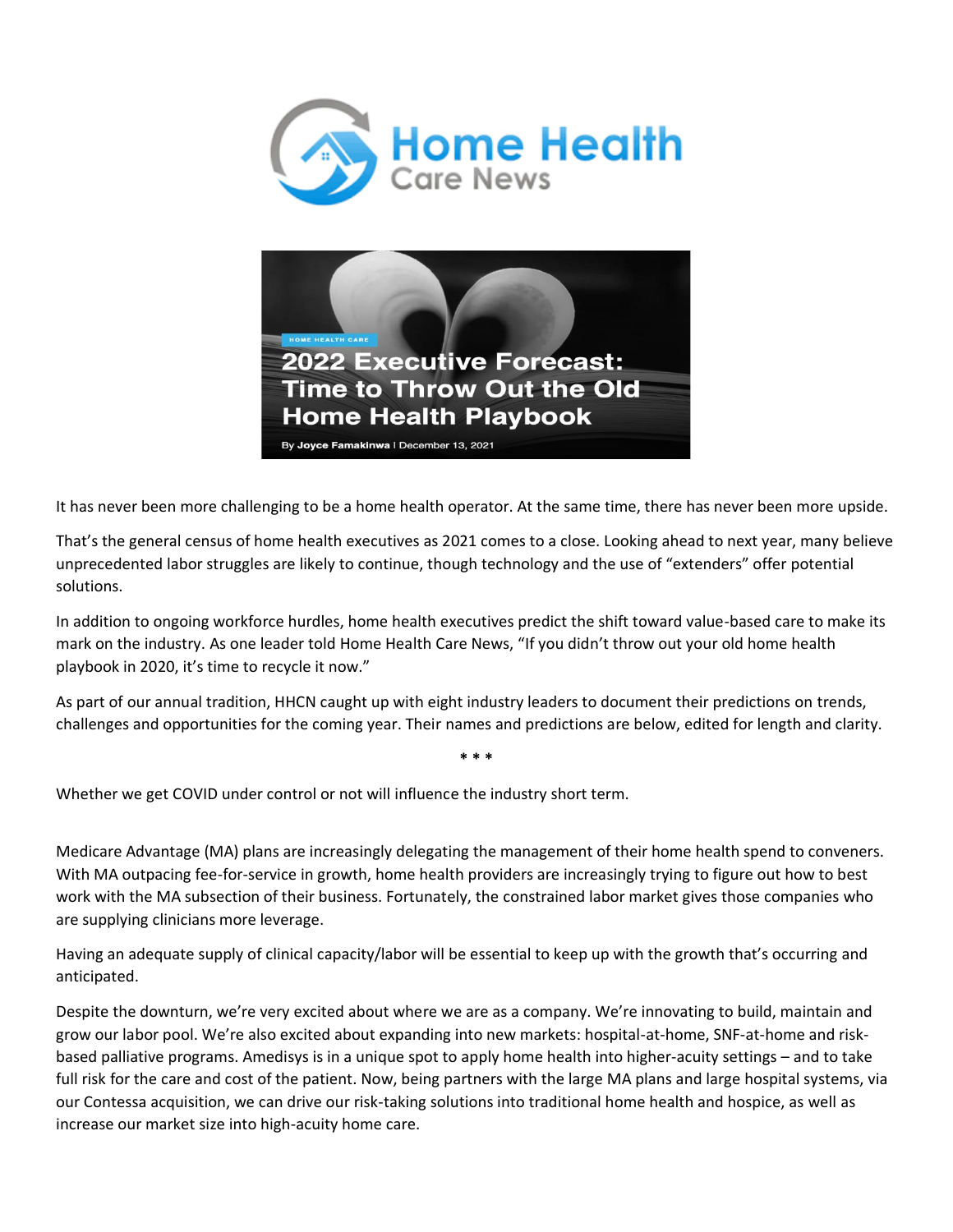**\* \* \***

The pandemic helped accelerate the growth of home-based care, and we think that trend will only continue into 2022 and beyond.

Technology will play a major role. Remote monitoring will continue to get better and more sophisticated, allowing for new ways of keeping track of patients' health. We're already seeing developments such as hemodynamic monitoring, noninvasive lab tests, ambient monitoring, ultrasounds in the home and more. There's even voice technology that can detect changes in the patient's voice to predict possible COPD exacerbation and other devices that can help detect falls — or even predict that a fall might happen, helping us work to prevent it.

Artificial intelligence is another way technology advancements can help drive changes in home-based care. Assuming you have good data, AI can analyze that data and offer predictive modeling of possible risks to the patient we can work to prevent.

Regulatory issues are a factor, too. So much has happened within the space, within tech, within provider adoption and public acceptance of in-home care, but the regulatory environment has not kept pace. With appropriate guardrails in place to protect patients, we have an excellent opportunity for a regulatory framework that allows for greater creativity in caring for the patient.

An evolution in the reimbursement model toward more value-based care is just getting started, and we see that continuing to grow.

A final factor to consider is the labor shortage, which will continue to be an issue for years to come.

#### *— Greg Sheff; Interim Segment President, Home Solutions, Humana Inc. (NYSE: HUM)* **\* \* \***

The No. 1 factor will be the industry's ability to recruit and retain clinical and non-clinical home care workers. Headlines tell us daily about the nation's tight job market in health care, as a result of the pandemic, in addition to the overall shortage of workers impacting every industry. Exacerbating the problem further is the rapidly aging American population and the need for more home health aides, home care nurses and other home health workers to support their needs so they can live and heal well and safely at home. And of course, it's not just workforce numbers; it's having a skilled and unified team to deliver a superb care experience and high-quality outcomes.

Other important factors include our industry's preparations for the first nationwide performance year of Medicare's Home Health Value-Based Purchasing (HHVBP) Model in 2023, and the continued drive to better value as managed care organizations increase their focus on areas like data analytics and social determinants of health.

There will also be continued consolidation, which in turn will accelerate the introduction of new models of care in the home. We will also see that continued shift away from the fee-for-service model as our industry cares for patients of higher acuity and moves more to value-based agreements. As is often the case, changes in the financial model really drive industry change. Without that catalyst, the shift to value has been slower and more measured. We are now seeing more focus on value-based financial arrangements from the payers, including the Centers for Medicare & Medicaid Services (CMS), which supports the acceleration of clinical model changes.

#### *— Dan Savitt; President and CEO, Visiting Nurse Service of New York (VNSNY)* **\* \* \***

At AccentCare, we believe that care in the home will continue to evolve in both the breadth and complexity of services offered – an enhanced care model driven by an integrated system of services with seamless transitions. Providers that are able to better serve both patients and referral sources across the continuum of need will have the advantage.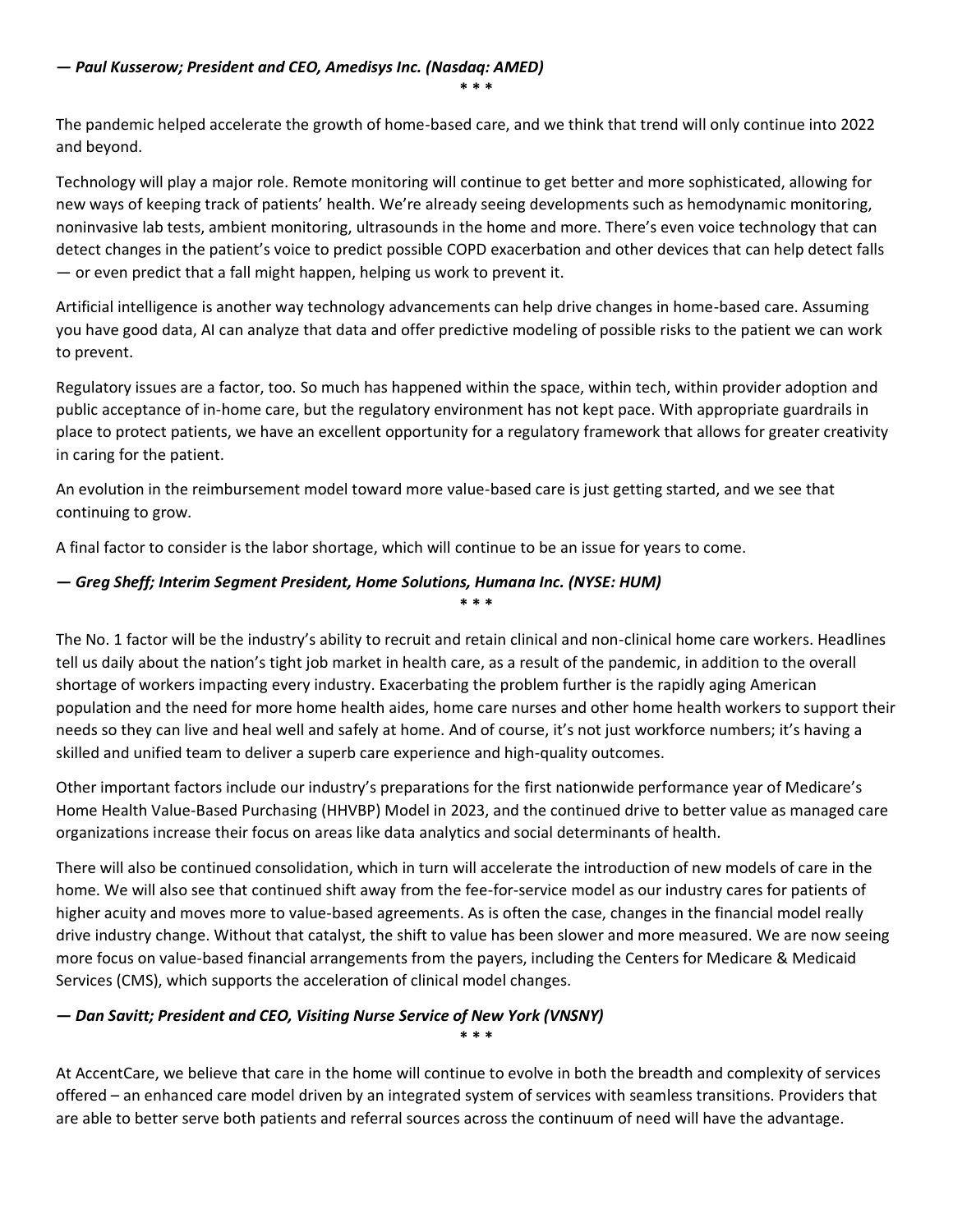The use of artificial intelligence and machine learning tools will push into the home. These tools will allow us to gain a better understanding of the patient and their support systems, and allow us to tailor and improve the quality of care delivery. We'll also see these tools used in better understanding our people and use them to develop targeted recruitment and retention plans.

Labor challenges will expand beyond nursing into other clinical and administrative areas that are necessary to provide care in the home. Provider organizations that can improve the work lives of their people and provide meaning and connection to their work will triumph.

### *— Steve Rodgers; CEO, AccentCare*

**\* \* \***

Consumer expectations and clinician expectations are changing the landscape of our industry.

Consumer expectations: The world became homebound in the spring of 2020, while health care needs increased. Demand for home-based health care skyrocketed. This catalyzed one of the most important and long-lasting changes to our health care delivery system: The nation realizing you can receive care at home. Consumers expect health care to come to them. For home health, home care and hospice, this means doing more of what we already know well. Couple this shift in expectations with the approaching mass of aging consumers and the industry will be forced to innovate even more rapidly. Demand will outweigh supply into the distant future. The winners will be more available to provide better care – and in more innovative ways. If you didn't throw out your old home health playbook in 2020, it's time to recycle it now.

Clinician expectations: The pandemic has people questioning their jobs, reevaluating the work-life experience and wanting to make a difference. People are seeking more flexibility, more meaning in their work and more time to recover from taxing patient care. Today's difficult recruitment environment, ultimately, is an excellent opportunity for clinicians and organizations who offer the best employment experience. Our industry offers flexibility, work-life balance, a respite from backbreaking hospital work and an opportunity for real one-on-one patient care. Traditional recruitment is out and employee experience is everything.

## *— Brent Korte; Chief Home Care Officer, EvergreenHealth Home Care* **\* \* \***

Care and operational enhancements made possible by technology deployment should continue to gain steam and be more widely used. With people and quality at the core, using the best systems and approaches to digitize information, analyze data for actions and enable efficient operations, helps to drive patient-specific outcomes and optimal use of available resources. A more proactive and customized approach to patient needs can present opportunities to differentiate home-based services and maximize impact.

Of course, attracting and retaining capable and conscientious caregivers and employees is a must – more so than ever. Notwithstanding the additional demands placed upon this workforce through COVID, nursing, therapy, physician, NP, PA, social workers, care managers, pharmacists and technicians, aides and other caregiver positions remain paramount. They also offer rewarding and valuable careers. While compensation for these careers has continued to increase substantially, we are focused on attracting and growing professionals in this industry through more flexibility, recognition, career paths and internal development programs — all to support job and company satisfaction while adding new professionals to these fields.

## *— Jon Rousseau; President and CEO, BrightSpring Health Services*

The impact of COVID-19 and the numerous variants that are surfacing will continue to impact health care worldwide. The pandemic has put a tremendous strain on the nursing and caregiver labor markets that were already struggling to keep pace with demand prior to the pandemic. We will likely be experiencing labor shortages, along with wage inflation, well into 2022 and beyond. The flipside of that coin is that demand for our services across the board has never been

**\* \* \***